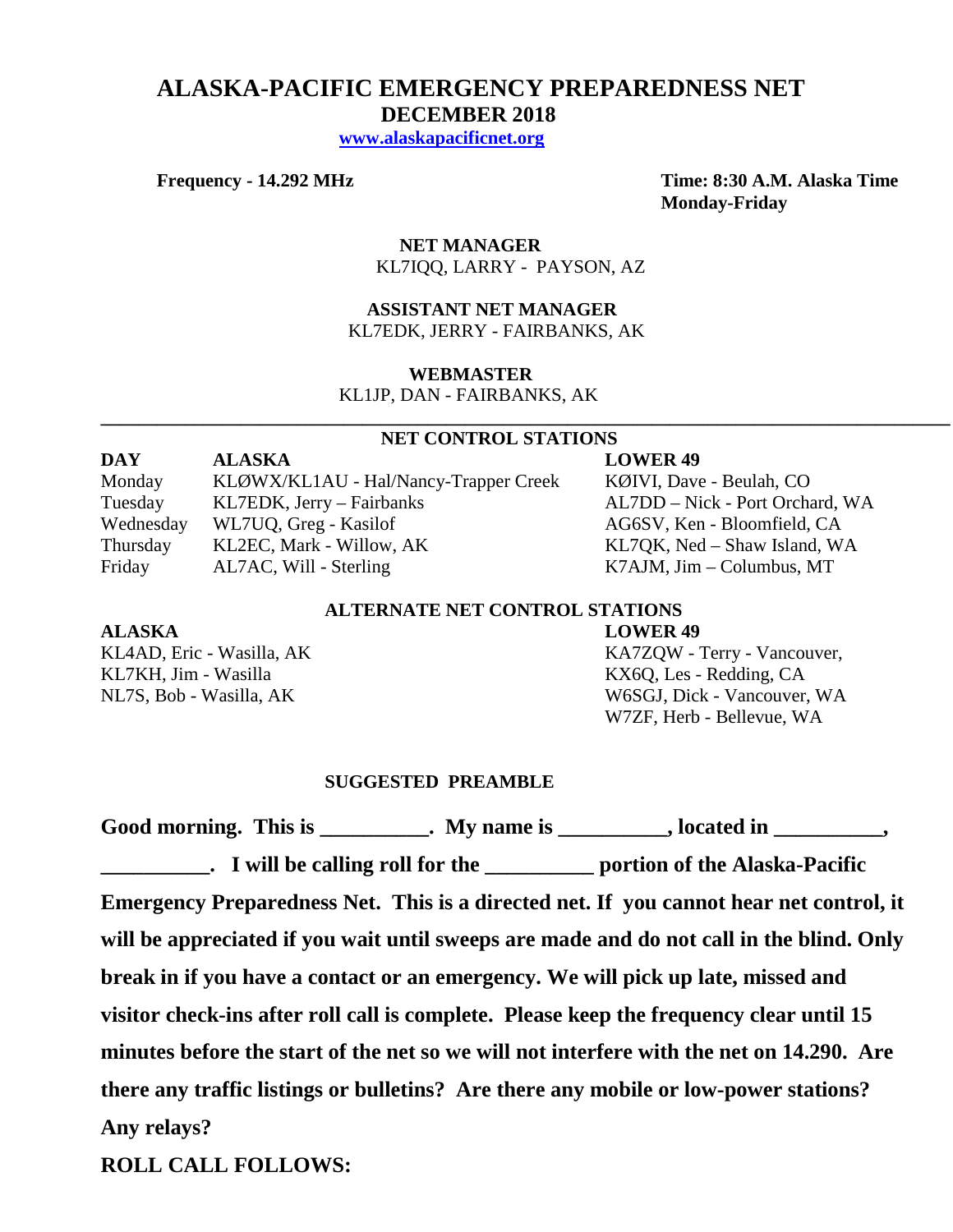| <b>LOWER 49 - DECEMBER 2018</b> |         | <b>DATE</b>         | <b>DATE</b> | <b>DATE</b> | <b>DATE</b> | <b>DATE</b> | <b>DATE</b> |  |
|---------------------------------|---------|---------------------|-------------|-------------|-------------|-------------|-------------|--|
| <b>KL7AN</b>                    | Van     | Acampo, CA          |             |             |             |             |             |  |
| KJ6LJK                          | Richard | Angels Camp, CA     |             |             |             |             |             |  |
| N6TEZ                           | AI      | Anza, CA            |             |             |             |             |             |  |
| KL7HFI                          | Jerry   | Apache Junction, AZ |             |             |             |             |             |  |
| KL7HM                           | Hugh    | Apache Junction, AZ |             |             |             |             |             |  |
| $N7\textrm{GK}$                 | Gary    | Ashland, OR         |             |             |             |             |             |  |
| W7ZF                            | Herb    | Bellevue, WA        |             |             |             |             |             |  |
| KØIVI                           | Dave    | Beulah, CO          |             |             |             |             |             |  |
| AG6SV                           | Ken     | Bloomfield, CA      |             |             |             |             |             |  |
| <b>KLØHI</b>                    | Claudia | Brookings, OR       |             |             |             |             |             |  |
| K7AJM                           | Jim     | Columbus, MT        |             |             |             |             |             |  |
| K7OOS                           | Harold  | Coos Bay, OR        |             |             |             |             |             |  |
| W7BBA                           | Jim'    | Cottage Grove, OR   |             |             |             |             |             |  |
| W7RMH                           | Rick    | Everett, WA         |             |             |             |             |             |  |
| W7ADB                           | John    | Federal Way, WA     |             |             |             |             |             |  |
| KA6WAG                          | Robert  | Florence, OR        |             |             |             |             |             |  |
| K7LWF                           | Lyman   | Gig Harbor, WA      |             |             |             |             |             |  |
| AB7LH                           | Gene    | Grape View, WA      |             |             |             |             |             |  |
| KH6RC                           | Randy   | Hawaii              |             |             |             |             |             |  |
| N7HRO                           | Dennis  | Hot Springs, SD     |             |             |             |             |             |  |
| <b>AL1R</b>                     | Jim     | Indianola, WA       |             |             |             |             |             |  |
| W7ISP                           | Mike    | Ione, WA            |             |             |             |             |             |  |
| KL7FQQ                          | Rose    | La Feria, TX        |             |             |             |             |             |  |
| KK7HK                           | Tom     | Lebanon, OR         |             |             |             |             |             |  |

 $\lambda$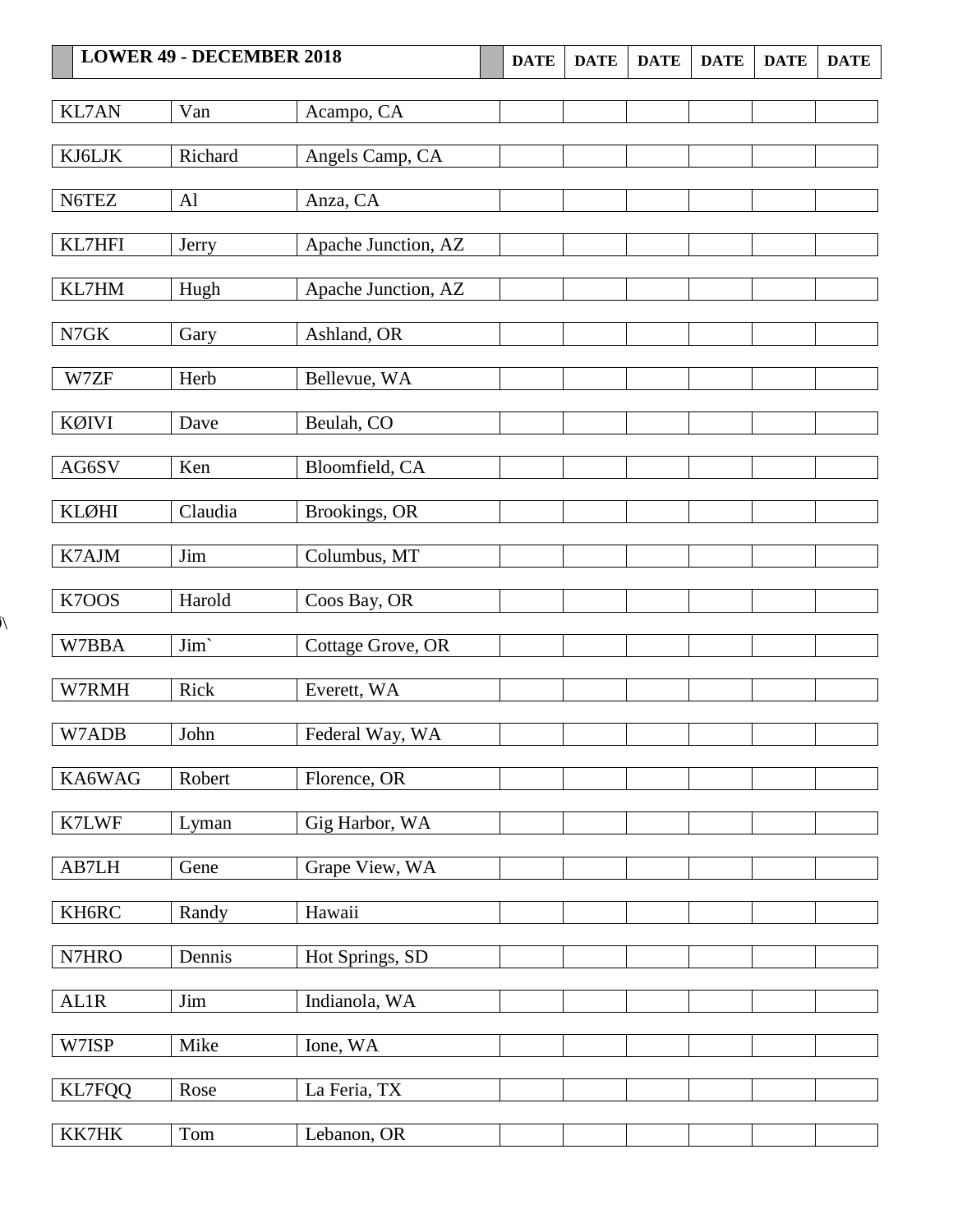| W7DRT                 | Don           | Longbranch, WA         |
|-----------------------|---------------|------------------------|
| WA9STI                | Scott         | Los Angeles, CA        |
|                       |               |                        |
| <b>KA7ZEM</b>         | Jerry         | Mesa, AZ               |
| <b>KLØQZ</b>          | Glenn         | Mesa, AZ               |
|                       |               |                        |
| AL7KV                 | Phil          | Olympia, WA            |
|                       |               |                        |
| <b>KDØSQC</b>         | Tony          | Parker, CO             |
| KL7IQQ                | Larry         | Payson, AZ             |
|                       |               |                        |
| KF7RCO                | Roeland       | Phoenix, AZ            |
| K6YBV                 | Bob           | Placerville, CA        |
|                       |               |                        |
| N7ILZ                 | Vern          | Portland, OR           |
| W7BKO                 | Bernie        | Portland, OR           |
|                       |               |                        |
| AL7DD                 | <b>Nick</b>   | Port Orchard, WA       |
|                       |               |                        |
| <b>KB7PYF</b>         | Charlie       | Poulsbo, WA            |
| <b>NØRYK</b>          | <b>Jack</b>   | Prineville, OR         |
|                       |               |                        |
| KX6Q                  | Les           | Redding, CA            |
|                       |               |                        |
| VE7RQ                 | Tom           | Richmond, BC           |
| AL7Y                  | Scott         | Ruger Ranch, AZ        |
|                       |               |                        |
| K7GU                  | Karl          | Santa, ID              |
| K7SK                  | <b>Steve</b>  | Seattle, WA            |
|                       |               |                        |
| KI7SJC                | Gil           | Seattle, WA            |
|                       |               |                        |
| KM6CPU                | Gary          | Sebastopol, CA         |
| N6TCO                 | Joe           | Spokane, WA            |
|                       |               |                        |
| AK7YT                 | Glenn         | Stockton, CA           |
|                       |               |                        |
|                       |               |                        |
| WA6PWP                | Bill          | Stockton, CA           |
| K7LWF                 | Lyman         | Gig Harbor, WA         |
| NL7QT<br><b>KLØVW</b> | Don<br>Bonnie | Tacna, AZ<br>Tacna, AZ |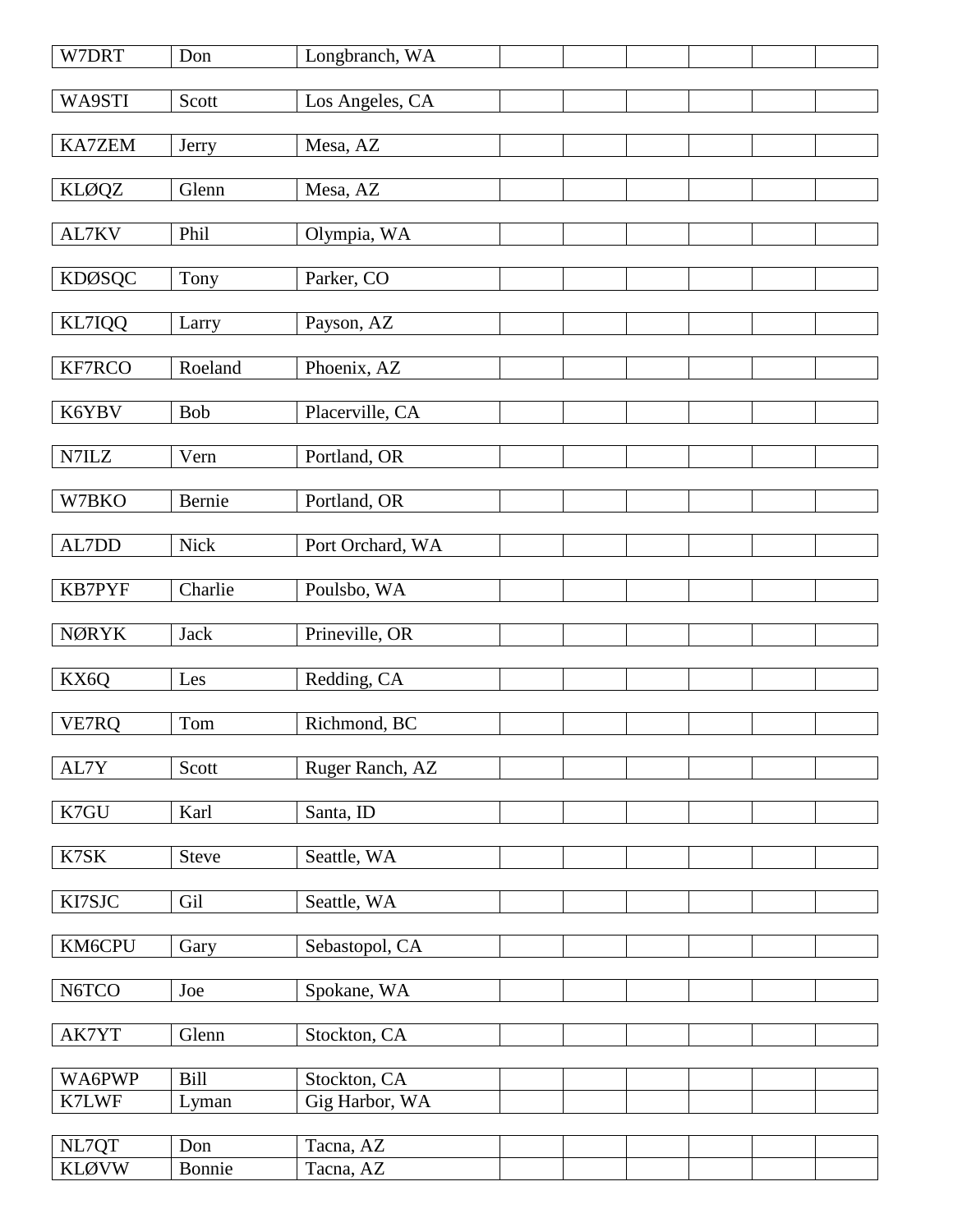| KL7LL         | John        | Valley, WA         |  |  |  |
|---------------|-------------|--------------------|--|--|--|
|               |             |                    |  |  |  |
| <b>KA7ZQW</b> | Terry       | Vancouver, WA      |  |  |  |
|               |             |                    |  |  |  |
| W6SGJ         | Dick        | Vancouver, WA      |  |  |  |
|               |             |                    |  |  |  |
| W7UMX         | <b>MARS</b> | Whidbey Island, WA |  |  |  |
|               |             |                    |  |  |  |
| W9JDW         | Jim         | Washington, IN     |  |  |  |
|               |             |                    |  |  |  |
| WL7SO         | John        | Washington, UT     |  |  |  |
|               |             |                    |  |  |  |
| <b>AEØLE</b>  | <b>JR</b>   | Wray, CO           |  |  |  |
|               |             |                    |  |  |  |
| AL7D          | Dave        | Yuma, AZ           |  |  |  |

| <b>SOUTH-49 TOTAL</b>                       |  |  |  |
|---------------------------------------------|--|--|--|
|                                             |  |  |  |
| <b>TOTAL CHECK-INS (INCLUDING VISITORS)</b> |  |  |  |
| <b>TOTAL FORMAL TRAFFIC</b>                 |  |  |  |

| VISITORS - DECEMBER 2018 - LOWER 49 |             | <b>DATE</b>     | <b>DATE</b> | <b>DATE</b> | <b>DATE</b> | <b>DATE</b> | <b>DATE</b> |  |
|-------------------------------------|-------------|-----------------|-------------|-------------|-------------|-------------|-------------|--|
| <b>STATION</b>                      | <b>NAME</b> | <b>LOCATION</b> |             |             |             |             |             |  |
|                                     |             |                 |             |             |             |             |             |  |
|                                     |             |                 |             |             |             |             |             |  |
|                                     |             |                 |             |             |             |             |             |  |
|                                     |             |                 |             |             |             |             |             |  |
|                                     |             |                 |             |             |             |             |             |  |
|                                     |             |                 |             |             |             |             |             |  |
|                                     |             |                 |             |             |             |             |             |  |
|                                     |             |                 |             |             |             |             |             |  |
|                                     |             |                 |             |             |             |             |             |  |
|                                     |             |                 |             |             |             |             |             |  |
|                                     |             |                 |             |             |             |             |             |  |
|                                     |             |                 |             |             |             |             |             |  |
|                                     |             |                 |             |             |             |             |             |  |
|                                     |             |                 |             |             |             |             |             |  |
|                                     |             |                 |             |             |             |             |             |  |
|                                     |             |                 |             |             |             |             |             |  |
|                                     |             |                 |             |             |             |             |             |  |
|                                     |             |                 |             |             |             |             |             |  |
|                                     |             |                 |             |             |             |             |             |  |
|                                     |             |                 |             |             |             |             |             |  |
|                                     |             |                 |             |             |             |             |             |  |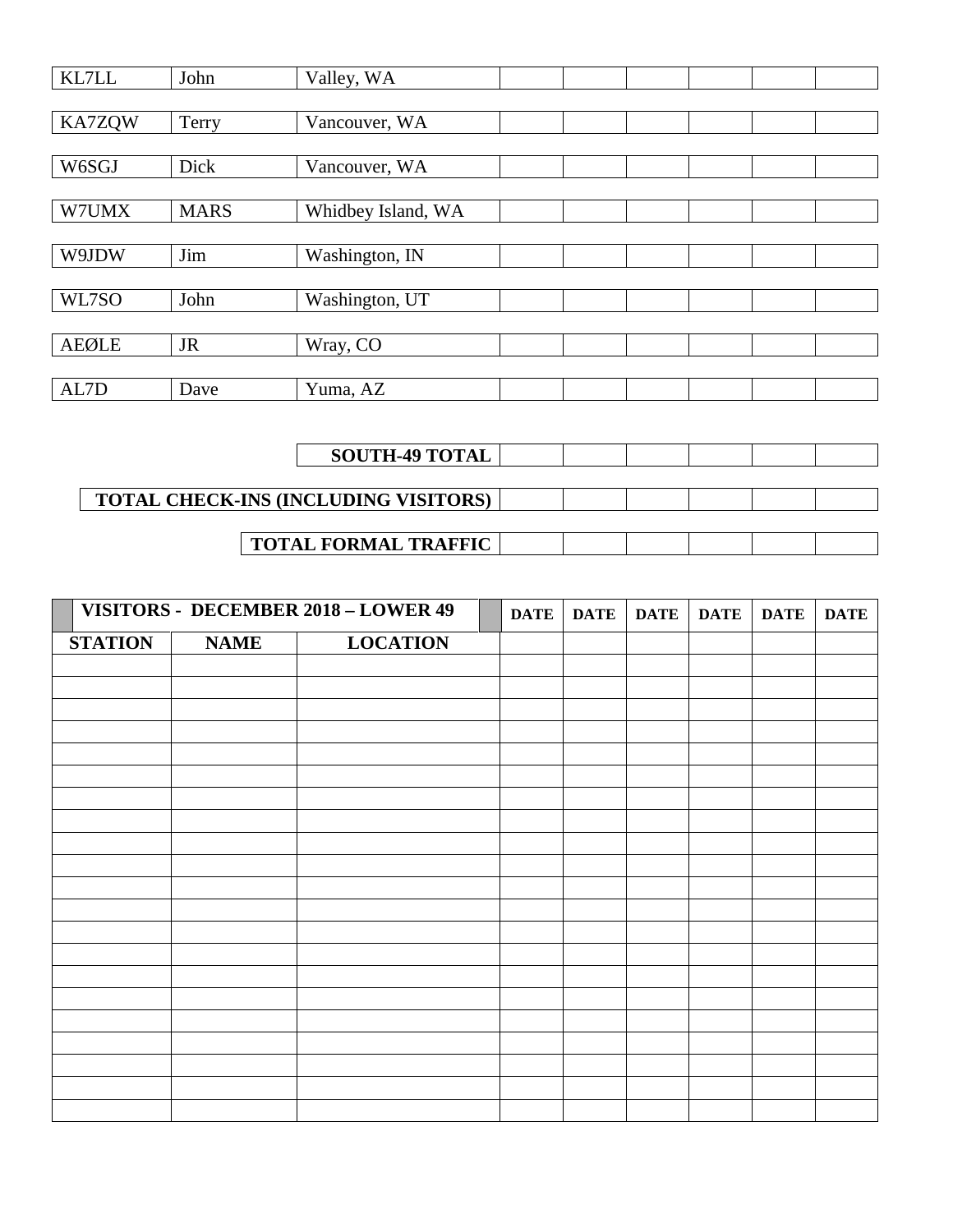| <b>ALASKA - DECEMBER 2018</b> |              | <b>DATE</b>         | <b>DATE</b> | <b>DATE</b> | <b>DATE</b> | <b>DATE</b> | <b>DATE</b> |  |
|-------------------------------|--------------|---------------------|-------------|-------------|-------------|-------------|-------------|--|
| <b>STATION</b>                | <b>NAME</b>  | <b>LOCATION</b>     |             |             |             |             |             |  |
| <b>ALØU</b>                   | Art          | Anchorage, AK       |             |             |             |             |             |  |
|                               |              |                     |             |             |             |             |             |  |
| KL7ICB                        | John         | Anchorage, AK       |             |             |             |             |             |  |
| KL7QZ                         | John         | Anchorage, AK       |             |             |             |             |             |  |
| KL7YK                         | Ron          | Anchorage, AK       |             |             |             |             |             |  |
| KL2EC                         | Mark         | Caswell Lakes, AK   |             |             |             |             |             |  |
| KL2GS                         | Mac          | Central, AK         |             |             |             |             |             |  |
| WL7AK                         | Larry        | Eagle River, AK     |             |             |             |             |             |  |
| VE6NL                         | Neal         | Empress, AB         |             |             |             |             |             |  |
| AL7AQ                         | <b>Bruce</b> | Excursion Inlet, AK |             |             |             |             |             |  |
| KL7WJ                         | Debbie       | Excursion Inlet, AK |             |             |             |             |             |  |
| KL3DO                         | Eric         | Fairbanks, AK       |             |             |             |             |             |  |
| KL7EBF                        | <b>Bob</b>   | Fairbanks, AK       |             |             |             |             |             |  |
| KL7EDK                        | Jerry        | Fairbanks, AK       |             |             |             |             |             |  |
| WL7GX                         | Jerry        | Fairbanks, AK       |             |             |             |             |             |  |
| KL2PM                         | Rick         | Glacier View, AK    |             |             |             |             |             |  |
| KL7YXF                        | Lynn         | Haines, AK          |             |             |             |             |             |  |
| AL5G                          | Robert       | Juneau, AK          |             |             |             |             |             |  |
| KL7JJB                        | Delores      | Juneau, AK          |             |             |             |             |             |  |
| AL7V                          | Sam          | Juneau, AK          |             |             |             |             |             |  |
| KL2UH                         | Ernie        | Juneau, AK          |             |             |             |             |             |  |
| KL7 IWC                       | Larry        | Juneau, AK          |             |             |             |             |             |  |
| KL7IYD                        | Jim          | Juneau, AK          |             |             |             |             |             |  |
| NL3A                          | Bill         | Juneau, AK          |             |             |             |             |             |  |
| WL7BKA                        | Dave         | Juneau, AK          |             |             |             |             |             |  |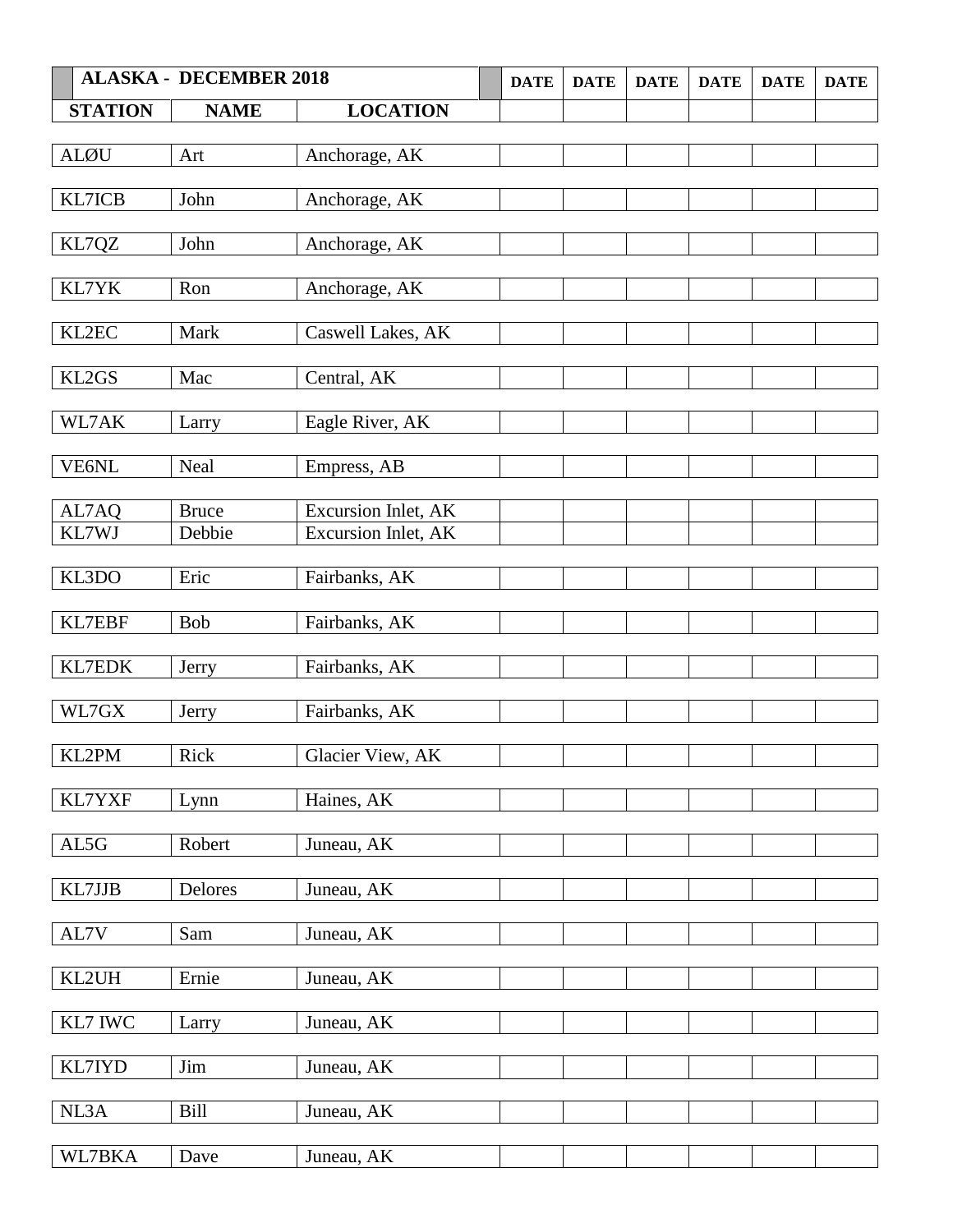| WL7UQ                      | Greg                | Kasilof, AK              |  |  |  |
|----------------------------|---------------------|--------------------------|--|--|--|
| WL7UR                      | Karen               | Kasilof, AK              |  |  |  |
|                            |                     |                          |  |  |  |
| <b>KL4CA</b>               | Saunya              | Ketchikan, AK            |  |  |  |
| <b>KL4CB</b>               | Allen               | Ketchikan, AK            |  |  |  |
|                            |                     |                          |  |  |  |
| KL7GIH                     | Chris               | Ketchikan, AK            |  |  |  |
|                            |                     |                          |  |  |  |
| KL7NC                      | <b>Bob</b>          | Ketchikan, AK            |  |  |  |
|                            |                     |                          |  |  |  |
| NL7LL                      | Gary                | Ketchikan, AK            |  |  |  |
|                            |                     |                          |  |  |  |
| WL7AUV                     | Leroy               | Ketchikan, AK            |  |  |  |
|                            |                     |                          |  |  |  |
| AL7LW                      | Larry               | Nikiski, AK              |  |  |  |
| AL7LX                      | <b>Brenda</b>       | Nikiski, AK              |  |  |  |
|                            |                     |                          |  |  |  |
| <b>KL7JHR</b>              | Dennis              | Ninilchik, AK            |  |  |  |
| KL7KL                      | Martha              | Ninilchik, AK            |  |  |  |
|                            |                     |                          |  |  |  |
| <b>NØSUB</b>               | Don                 | Montana Creek, AK        |  |  |  |
|                            |                     |                          |  |  |  |
| KL7JFT                     | Don                 | Palmer, AK               |  |  |  |
| KL2FA                      | Carol               | Palmer, AK               |  |  |  |
|                            |                     |                          |  |  |  |
| N7FXX                      | Claude              | Palmer, AK               |  |  |  |
|                            |                     |                          |  |  |  |
| <b>KE7FXM</b>              | Jimmy               | Prince of Wales Isl., AK |  |  |  |
|                            |                     |                          |  |  |  |
|                            |                     |                          |  |  |  |
|                            |                     |                          |  |  |  |
| AL6G                       | Mike                | Sitka, AK                |  |  |  |
|                            |                     |                          |  |  |  |
| <b>WA1FVJ</b>              | $\operatorname{Ed}$ | Soldotna, AK             |  |  |  |
|                            |                     |                          |  |  |  |
| <b>WWØTT</b>               | Don                 | Soldotna, AK             |  |  |  |
|                            |                     |                          |  |  |  |
| AL7AC                      | Will                | Sterling, AK             |  |  |  |
|                            |                     |                          |  |  |  |
| KL3CV                      | Tim                 | Sterling, AK             |  |  |  |
|                            |                     |                          |  |  |  |
| WL7UP                      | Ward                | Sterling, AK             |  |  |  |
|                            |                     |                          |  |  |  |
| <b>KL1KG</b>               | Dave                | Tok, AK                  |  |  |  |
|                            |                     |                          |  |  |  |
| KL7ST                      | Stanton             | Tok, AK                  |  |  |  |
|                            |                     |                          |  |  |  |
| <b>KLØWX</b>               | Hal                 | Trapper Creek, AK        |  |  |  |
| KL1AU                      | Nancy               | Trapper Creek, AK        |  |  |  |
|                            |                     |                          |  |  |  |
| AL <sub>4</sub> O<br>KL3SG | Larry<br>Dee        | Valdez, AK<br>Valdez, AK |  |  |  |